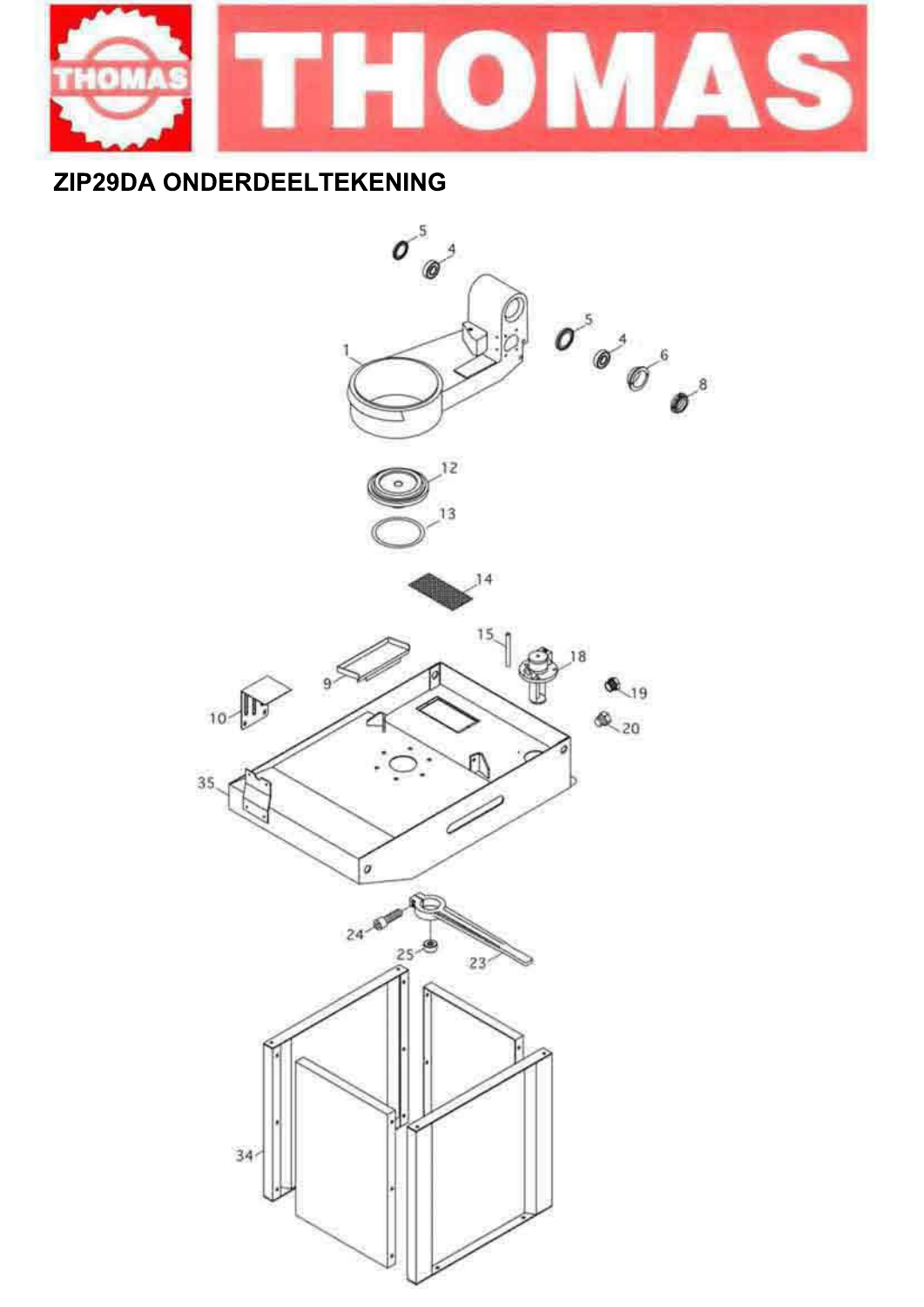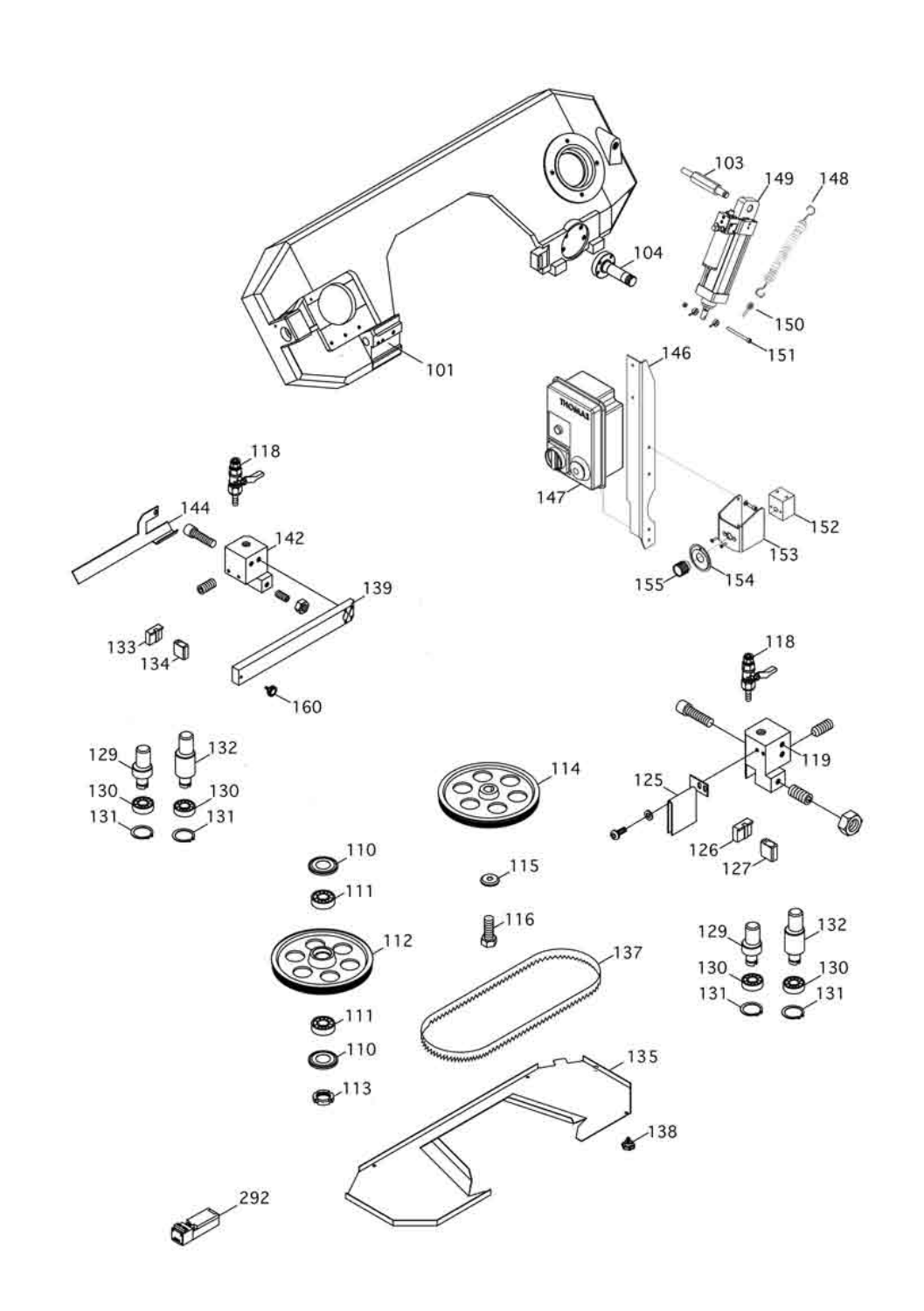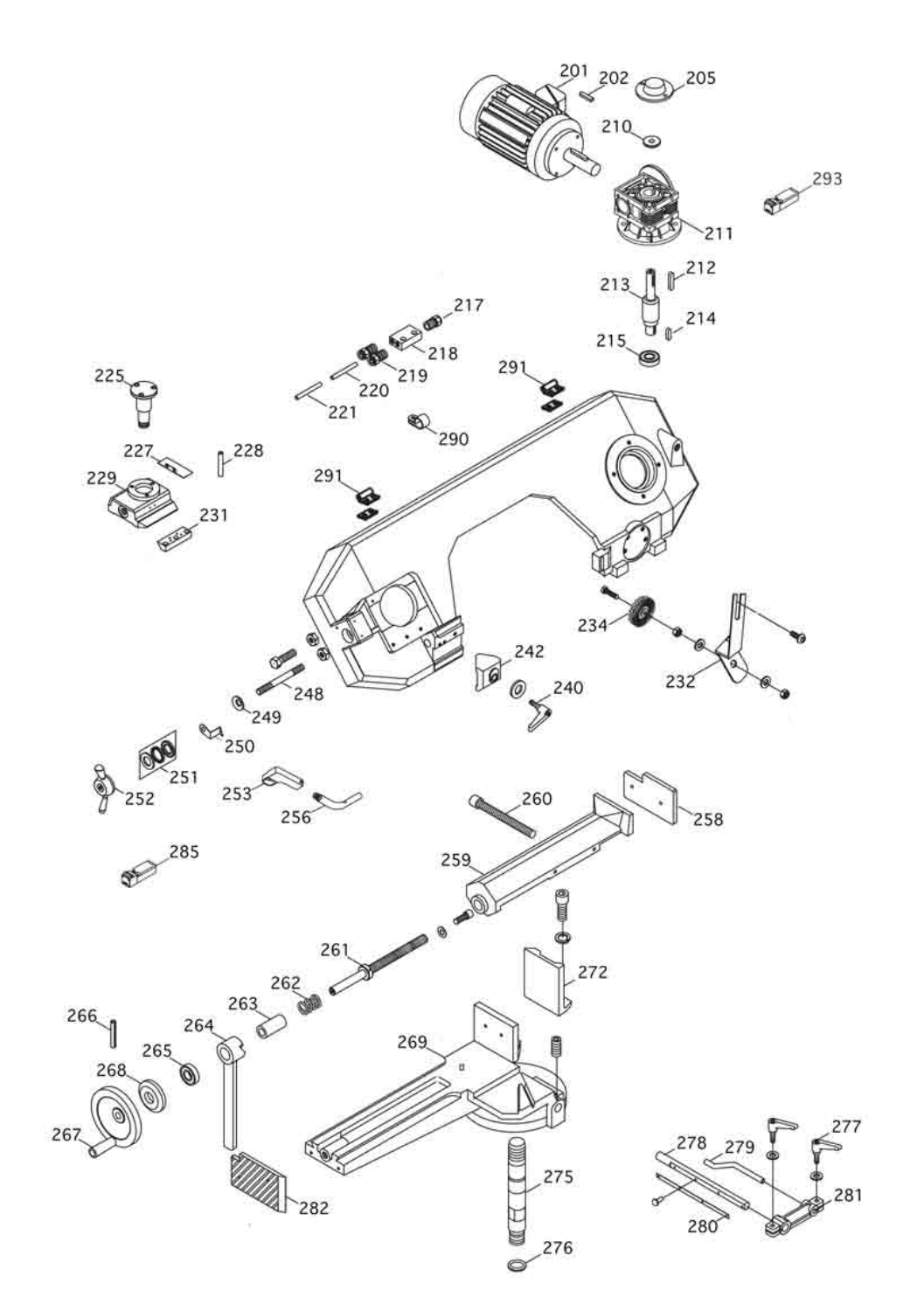| ZIP 29 DA | 1              | Revolving arm                 | 99SM198002TH |
|-----------|----------------|-------------------------------|--------------|
| ZIP 29 DA | $\overline{4}$ | Bearing 32007 X               | 84320025     |
| ZIP 29 DA | 5              | Ring NILOS 32007 XAV          | 86005008     |
| ZIP 29 DA | 6              | Eccentric bush                | 99M198029    |
| ZIP 29 DA | 8              | Ring nut GUK M35              | 81700035     |
| ZIP 29 DA | 9              | Splash guard                  | 99M198073T   |
| ZIP 29 DA | 10             | Material support              | 99SM198054M  |
| ZIP 29 DA | 12             | Base swivel arm               | 99M198001PM  |
| ZIP 29 DA | 13             | O-ring 19,5x5,7               | 99MHO043     |
| ZIP 29 DA | 14             | Crucible                      | 99M121031    |
| ZIP 29 DA | 15             | Tube mm5x8                    | 99T01100     |
| ZIP 29 DA | 18             | Electropump                   | 88140020     |
| ZIP 29 DA | 19             | Coolant lever indicator       | 99M121067M   |
| ZIP 29 DA | 20             | Coolant tank plug             | 99MHB605     |
| ZIP 29 DA | 23             | Revolving arm locking lever   | 99SM198010T  |
| ZIP 29 DA | 24             | Hex socket head screw         | 81150825     |
| ZIP 29 DA | 25             | <b>Busch</b>                  | AFB80012     |
| ZIP 29 DA | 34             | Pedestal                      | 99SM198001FM |
| ZIP 29 DA | 35             | Bench                         | 99SM198001M  |
| ZIP 29 DA | 101            | Bow                           | 99SM198005   |
| ZIP 29 DA | 103            | Brake cylinder attachment pin | 060H0024     |
| ZIP 29 DA | 104            | Hinge pin                     | 99M198028    |
| ZIP 29 DA | 110            | Ring NILOS 32006 XAV          | 86005007     |
| ZIP 29 DA | 111            | Bearing 32006 X               | 84320017     |
| ZIP 29 DA | 112            | Return flywheel               | 99M198007    |
| ZIP 29 DA | 113            | Ring nut GUK M30              | 81700030     |
| ZIP 29 DA | 114            | Motor flywheel                | 99M198006    |
| ZIP 29 DA | 115            | Washer                        | 99M198036    |
| ZIP 29 DA | 116            | Hexagonal head screw          | 81100194     |
| ZIP 29 DA | 118            | Coolant tap 1/8'              | 99MHD803     |
| ZIP 29 DA | 119            | Fixed blade guide block       | 99SM198014A  |
| ZIP 29 DA | 125            | Fixed b/guide guard           | 99SM198032AT |
| ZIP 29 DA | 126            | Mobile blade guide pad        | AF750146     |
| ZIP 29 DA | 127            | Fixed blade guide pad         | AF750147     |
| ZIP 29 DA | 129            | Short eccentric pin           | AF75B148     |
| ZIP 29 DA | 130            | Bearing 608 2RS               | 84113010     |
| ZIP 29 DA | 131            | Ring SEEGER Ø8                | 92003102     |
| ZIP 29 DA | 132            | Long eccentric pin            | AF750148     |
| ZIP 29 DA | 133            | Mobile blade guide pad        | AF750146     |
| ZIP 29 DA | 134            | Fixed blade quide pad         | AF750147     |
| ZIP 29 DA | 135            | Carter                        | 99SM198030TH |
| ZIP 29 DA | 137            | Bandsaw blade                 | LAM245027WZ  |
| ZIP 29 DA | 138            | Knob M6                       | 44114514     |
| ZIP 29 DA | 139            | Mobile blade guide rod        | 99SM198016   |
| ZIP 29 DA | 142            | Fixed blade guide block       | 99SM198015A  |
| ZIP 29 DA | 144            | Mobile blade protection       | 99SM198034   |
| ZIP 29 DA | 146            | Electric box support          | 1,70E+32     |
| ZIP 29 DA | 147            | Electric box                  | 2,30E+12     |
| ZIP 29 DA | 147            | Cover electric box            | 2,30E+11     |
| ZIP 29 DA | 148            | Bow return spring             | E20C0068     |
| ZIP 29 DA | 149            | Cylinder                      | 200H0022     |
| ZIP 29 DA | 152            | Downfeed regulator valve      | 88900001     |
| ZIP 29 DA | 153            | Regulator support bracket r   | 110H0089     |
| ZIP 29 DA | 155            | Knob downfeed regulator       | 44116423     |
| ZIP 29 DA | 168            | Knob mobile blade guide rod   |              |
| ZIP 29 DA | 201            | Motor 3PH 0,55 - 1,1 kW       | 74322080     |
| ZIP 29 DA | 202            | Key 6x6x40                    | 82502202     |
| ZIP 29 DA | 205            | Grarbox cover                 | 99M198108M   |
| ZIP 29 DA | 210            | Washer                        | 99M198037    |
| ZIP 29 DA | 211            | Gearbox                       | 99M198201MA  |
| ZIP 29 DA | 212            | Key 8x7x50                    | 82502212     |
| ZIP 29 DA | 213            | Motor flywheel shaft          | E20C1062     |
|           |                |                               |              |